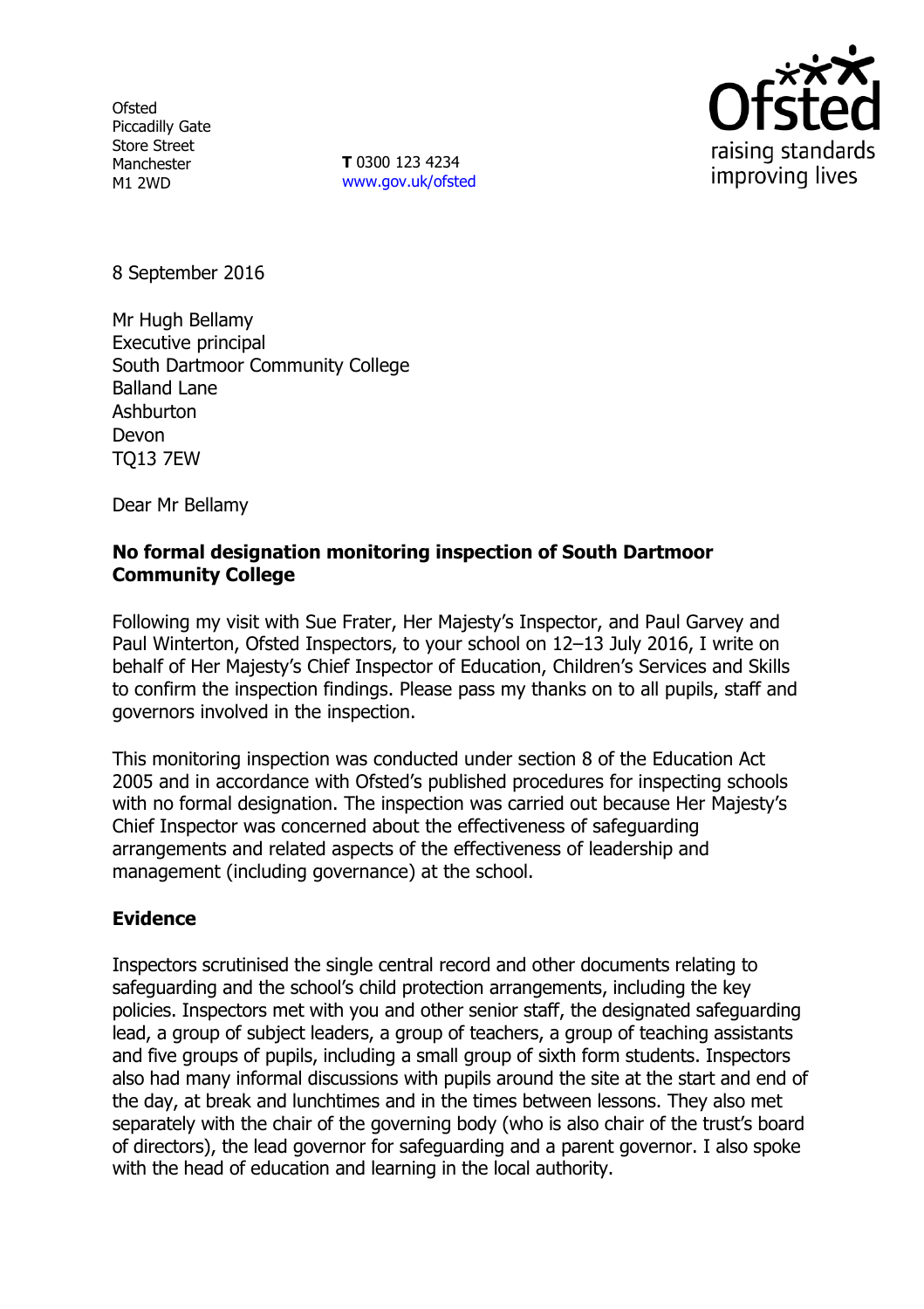

Inspectors looked at a wide range of documents related to safeguarding, curriculum documents, minutes of meetings, records of behaviour and other incidents, analysis of information on pupils' attendance and achievement, records of exclusions and the external reviews of safeguarding and behaviour in the school.

One inspector spent much of his time in the communication and interaction resource base. He talked to staff and pupils and looked at records, including those for the use of restraint in the unit. He spent time with the school's special educational needs coordinator and visited lessons to observe pupils with a statement of special educational needs or an education, health and care plan.

Inspectors also evaluated provision in: the on-site learning enrichment centre for pupils with low literacy levels; 'The House', an on-site unit for highly vulnerable pupils who otherwise would be at high risk of exclusion; and in 'Bright Beginnings', a centre for pupils who find crowds difficult at break and lunchtimes.

Inspectors also made visits with senior staff to a number of tutorial sessions and visited lessons, including in practical subjects. They talked to pupils about what they were doing and looked at their work.

Having considered the evidence, I am of the opinion that at this time safeguarding is effective.

# **Context**

The school is much larger than the average-sized secondary school, with a large sixth form. A lower-than-average proportion of pupils are eligible for the pupil premium (additional government funding), although the school takes many pupils from areas with significant rural poverty. Most pupils are from White British backgrounds and the proportion whose first language is not English is much lower than average. The proportion of pupils with special educational needs and/or disabilities is in line with the national average. The school includes a specialist resource base, known as the communication and interaction resource base, for pupils who display autistic spectrum disorders. The school includes a much higherthan-average proportion of pupils who join at times other than the start of Year 7; often mid-year.

There has been no change to the school's status since the previous inspection in November 2013 that judged the school to be good. The current head of school, who was previously the deputy principal, took up this new post in January 2016. There have been no other significant changes to the school's leadership. The school does have some difficulties in recruiting staff in subjects where there are national shortages.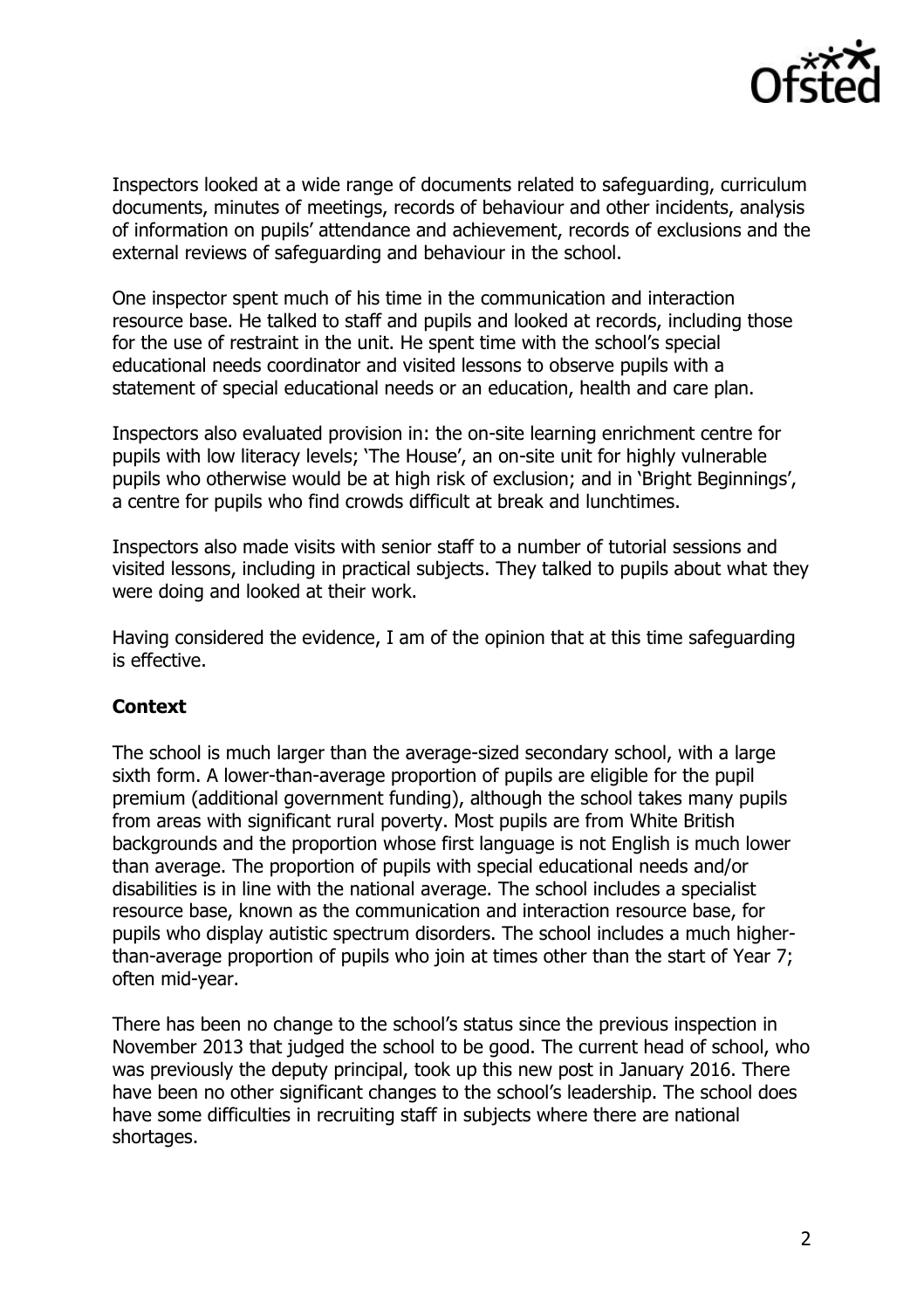

# **Inspection findings**

Safeguarding arrangements are effective. The school leaders and governors ensure that the safeguarding policy, arrangements and monitoring all meet statutory requirements and keep pupils safe. As a result, pupils are safe, feel safe, say they are safe and know how to keep themselves safe. There is a very inclusive and caring culture in the school that ensures that pupils, including those who are most vulnerable, are looked after well. Great care is taken with those with the greatest needs.

The governing body monitors the effectiveness of the safeguarding arrangements well. Governors are well trained and have good expertise to support school leaders, including the designated safeguarding lead, and provide challenge when necessary. The chair of governors maintains a good oversight of safeguarding and is supported well by other governors. The designated safeguarding governor works closely with the school's designated safeguarding lead to check that procedures are up to date and fully adhered to.

The designated safeguarding lead reports to the full governing body meeting about the effectiveness of safeguarding arrangements every six to seven weeks and is held to account robustly and well. He also meets with the safeguarding governor regularly to keep a close check on how well procedures are applied. This process leads to actions and improvements in the arrangements, such as in the recording and follow-up to incidents involving the restraint of pupils and how to reduce these incidents. School leaders apply their philosophy of continuous improvement rigorously to all matters relating to keeping pupils safe and well cared for. Safeguarding has a high priority for all staff in the school.

The leaders' and governors' own monitoring was supported by an external review of safeguarding. This endorsed the school leaders' own evaluations and led to no significant recommendations for improvement; a few minor alterations included making sure that cleaning staff have access to a printed copy of procedures. This external review reflects another aspect of the school's philosophy: being open to external scrutiny and learning from the experience.

The school's safeguarding and child protection policies are fully up to date and meet all statutory requirements. The single central record is complete, up to date and fully compliant with all requirements. The designated safeguarding lead provides very strong leadership and is held in high regard by senior leaders and by staff. He has the authority, training, time, support and resources to undertake the role highly effectively. He works closely with the special educational needs coordinator to ensure the safety of particular potentially vulnerable pupils.

Staff training is assiduous, frequent and thorough so that all aspects of safeguarding are well understood. Teaching and support staff say that 'no detail is missed'. As a result, there is good practice across the school. Staff are highly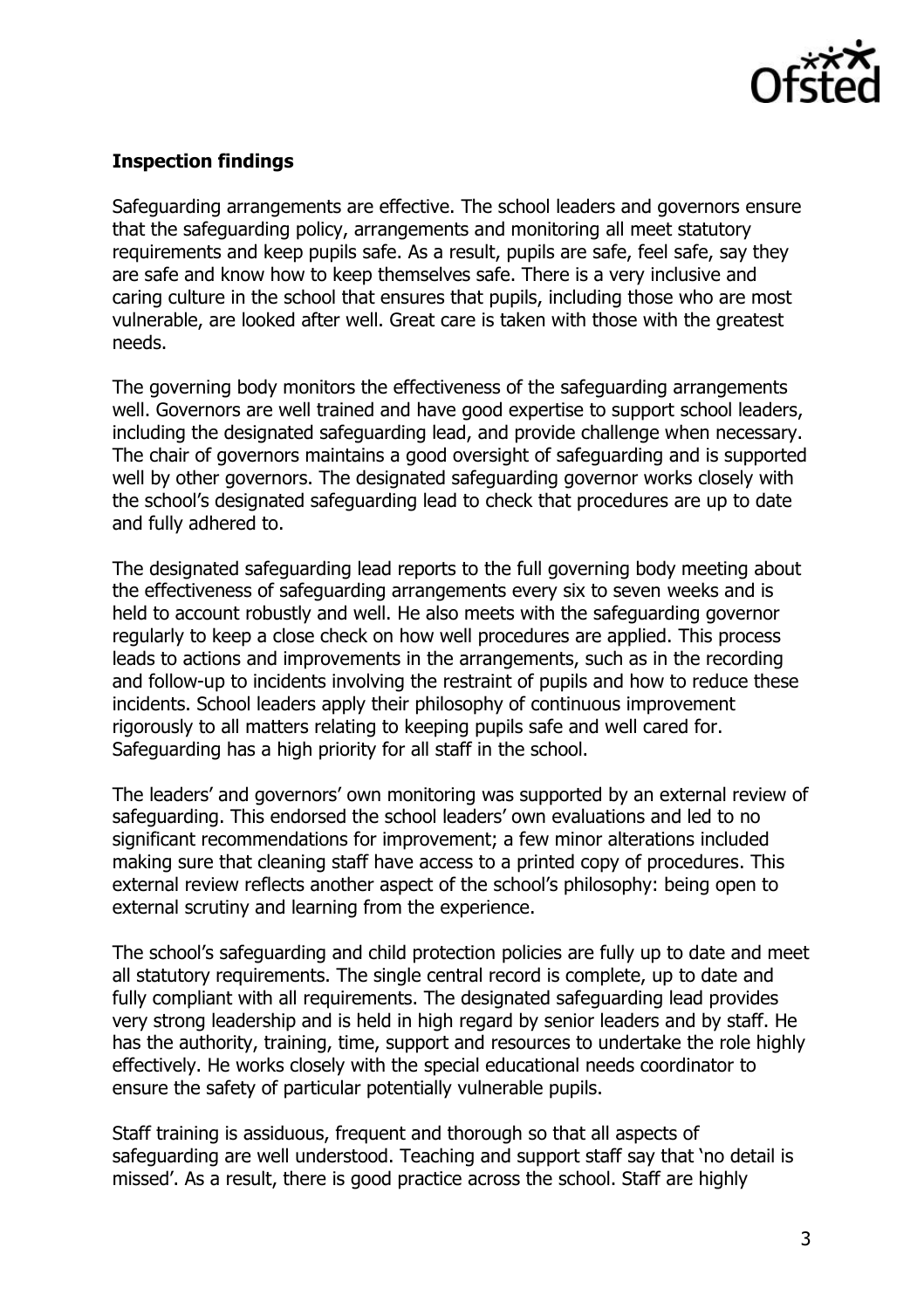

vigilant and 'keen to put the training into practice'. The formal training is supplemented by regular updates on specific aspects, and in response to changes in statutory guidance and requirements and the outcomes of the school leaders' own monitoring of safeguarding arrangements. Safer recruitment procedures are followed diligently. The well-being of any pupils identified by senior staff as potentially vulnerable is very closely monitored formally three times each week by senior leaders and performance (pastoral) leaders.

Pupils behave safely, sensibly and well in lessons and around the site; their behaviour around the site is often impeccable. The use of fixed-term exclusions has reduced markedly over four years. There has been no permanent exclusion in the last two years. The findings from the inspection fully support those of the external review of behaviour. Pupils follow safe working practices in practical subjects, such as science, design and technology, and physical education. They can explain these practices and why they are adopting them. Good safe-working routines are well established. In some of the design and technology workshops, space for practical work is very tight. A group of Year 7 pupils was observed using a range of hand tools and, although finding it difficult to find sufficient space to avoid getting in each other's way at times, they worked sensibly and safely. The limited space introduces an element of risk that the teacher fully understands and does everything possible to mitigate.

Pupils report that they feel safe and that there are no 'no go' areas on the site. They know how to report incidents, such as of bullying, and do so in the confidence that they will be dealt with swiftly and effectively on the rare occasions that they occur. Pupils have a good understanding of the wide range of aspects of keeping themselves safe including risks to their health, safety and well-being, such as internet safety, risks of abuse and sexual exploitation, the risks associated with sexting, and the use of drugs. This is covered well in the formal curriculum used in 'tutor family' (mixed aged groups) meetings and assemblies. Older pupils appreciate the opportunity to have discussions in their mixed age groups, but also the year group assemblies that allow treatment at a level matched well to their greater maturity. Inspectors observed pupils in Years 8, 9 and 10 really caring for the Year 6 pupils, on an induction week, who will be 'part of the family' in September 2016. This fostering of excellent relationships between pupils of different ages is, in part, responsible for the excellent behaviour around the school site.

An audit of the whole curriculum led to good, well-coordinated coverage of issues concerned with pupils' safety and welfare, as well as their understanding of British values and their spiritual, moral, social and cultural development. This is also supported further through the school's global links with other schools.

Sixth form students speak highly of the assemblies that cover topics related to their safety, welfare and well-being at an appropriate level, given their maturity. They spoke very positively about an assembly on the school's 'Prevent' duty and how to avoid radicalisation and deal with extremism. Students also report that there is a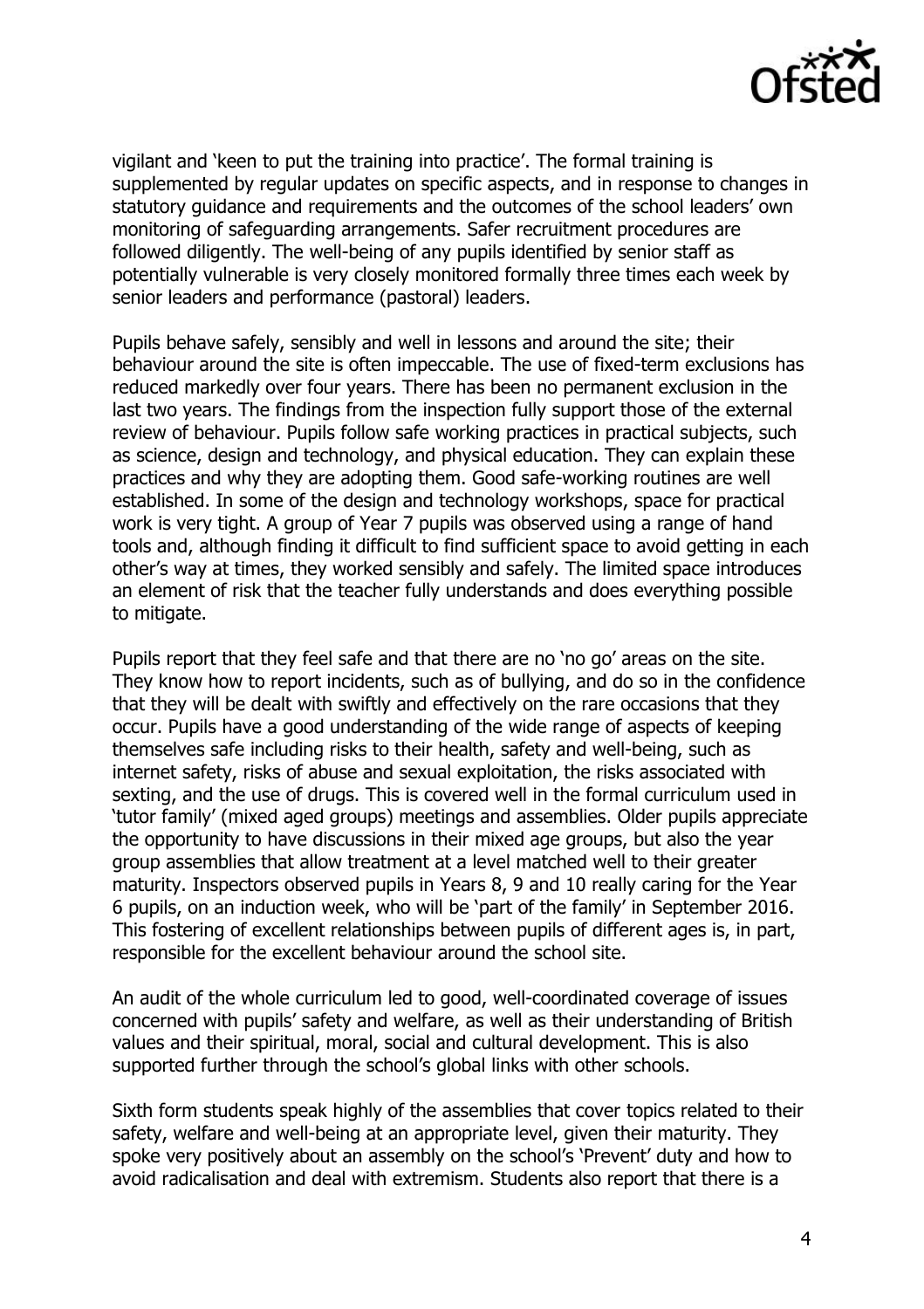

very good system for detecting potential mental health concerns and providing support. This includes good early detection through self- and peer-referral and good training for teachers to spot early signs. The students are confident that they can discuss any concerns with their tutors.

Pupils in the communication and interaction resource base (CAIRB) are safe and cared for well. Pupils in the CAIRB are included in the thrice-weekly meetings of senior staff for vulnerable pupils in the school. Following some concerns about the records of the use of restraint in the CAIRB, school leaders introduced a new and improved reporting and recording system. The leaders' and governors' response was thorough and effective. Governors monitor the new arrangements frequently and carefully. There have been two incidents of the use of restraint since this time. These show that the new recording arrangements are working well, although some small revisions are still needed, as is accepted by leaders. Currently, all records are not kept in one central place, making retrieval and analysis more difficult. Although parents and pupils are fully involved in the follow-up to the incident and recording is thorough, some training is required for staff to use more precise and 'technical' language in the records and to ensure that the follow-up with pupils, parents and staff is recorded in more detail. Lessons have been learned about alternatives to the use of restraint and how to use 'de-escalation' strategies. External guidance and support to develop these strategies has also been sought and acted upon. These strategies have been used with some success, are recorded well, and reflected upon so that further lessons can be learned and applied. The school policy on the use of restraint is currently not entirely consistent with the new arrangements.

Pupils who attend the school's on-site learning enrichment centre are well looked after and kept safe. This is a centre for pupils currently in Years 7 to 10, but will be extended to Year 11 next year. Most of the pupils in the centre are younger and are 'not yet ready for secondary school'; mainly those with low literacy levels, but often with social and personal skills that need further development. Pupils spend some of their time in the centre and time in some lessons, based on their individual needs. Older pupils spend less time in the centre but, for example, have additional literacy support in place of some lessons. The social, personal and emotional skills of these pupils, as well as their self-confidence and self-esteem, are developed well. They are carefully prepared to spend more time in lessons and increasingly do so.

The few pupils who attend 'The House' are safe and protected well. This on-site unit provides a very safe environment for highly vulnerable pupils who otherwise would be at high risk of exclusion and/or likely not to attend school regularly. The unit also hosts the internal 'exclusion room' that provides a safe place for pupils who need some time out of lessons.

'Bright Beginnings' provides a very safe and valuable place for some pupils who find crowds difficult at break and lunchtimes. The time these pupils spend in this centre gives a good chance for the teaching assistants working there to check up regularly on these pupils' welfare.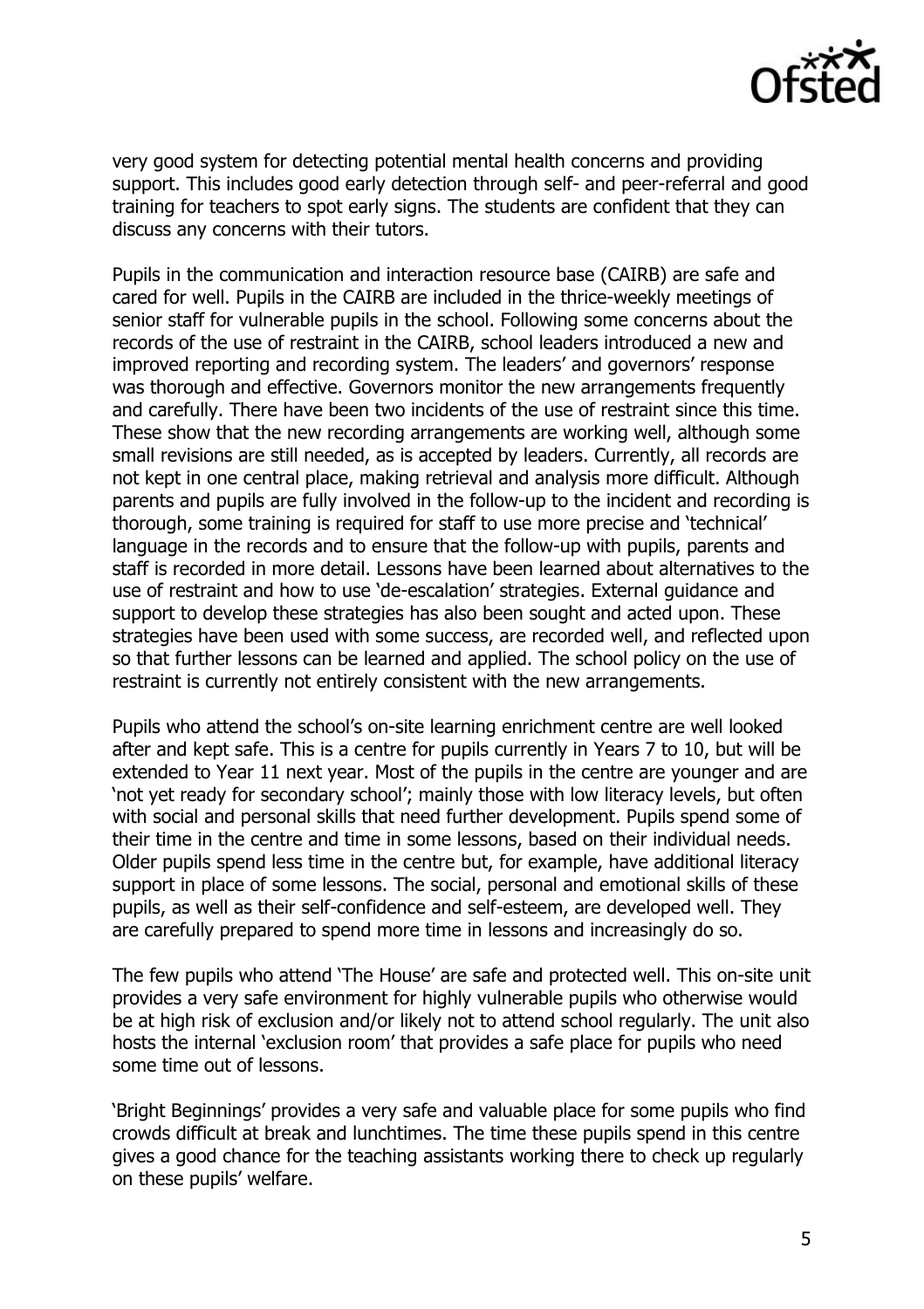

Pupils with a statement of special educational needs or an education, health and care plan are very well looked after in their specialist provision and in mainstream lessons. Teachers keep a close eye on these pupils and they are given a lot of encouragement and help to become fully involved. Teachers often direct questions to these pupils and give them the first chance to respond to points they want to raise with the whole class.

The school makes very little use of off-site provision. Currently, two pupils spend some of their time elsewhere. The school leaders are relentless in checking that these pupils are safe when they are not in the school.

The inclusive nature of the school and leaders' principle of 'never giving up on pupils' means that the school has admitted and retained significant numbers of highly vulnerable pupils. Many of them join the school at different times of the year in all year groups. Most arrive with records of poor attendance, persistent absence and poor attitudes to learning and to teachers. This often means that these pupils' progress is slow at the outset and their attainment is low. School leaders and teachers work hard to improve these pupils' attitudes, attendance and, eventually, their attainment, although this often remains low. The support they receive means that they have a safe and secure base in school. Many progress to appropriate post-16 courses in further education, training or apprenticeship. School leaders take great care to ensure that these pupils are kept safe and are well informed about risks to their safety, health and welfare. School leaders track these pupils' progress and compare the data with that for other groups of pupils. However, they do not systematically analyse the impact of the actions they take on improving these pupils' attendance, the time they are able to attend lessons and other indicators of the success of these actions.

The latest analysis of Parent View, Ofsted's online parent survey, shows that 80% of parents recommend the school. High proportions of those who responded say their children feel safe and are well looked after in the school.

# **External support**

The school's leaders and governors are very open to external scrutiny. They invited the local authority to undertake a full review of safeguarding arrangements and arranged an external review of pupils' behaviour. They also maintain close links with the local authority and work closely with primary and secondary schools in the area and more widely. The school also has extensive links with schools around the world and uses these well to widen pupils' understanding of global issues, other cultures and faiths, and the need for effective interrelationships.

# **Priorities for further improvement**

■ Align the school policy on the use of restraint with the changed procedures; and more precisely record the follow-up with parents, pupils and staff.